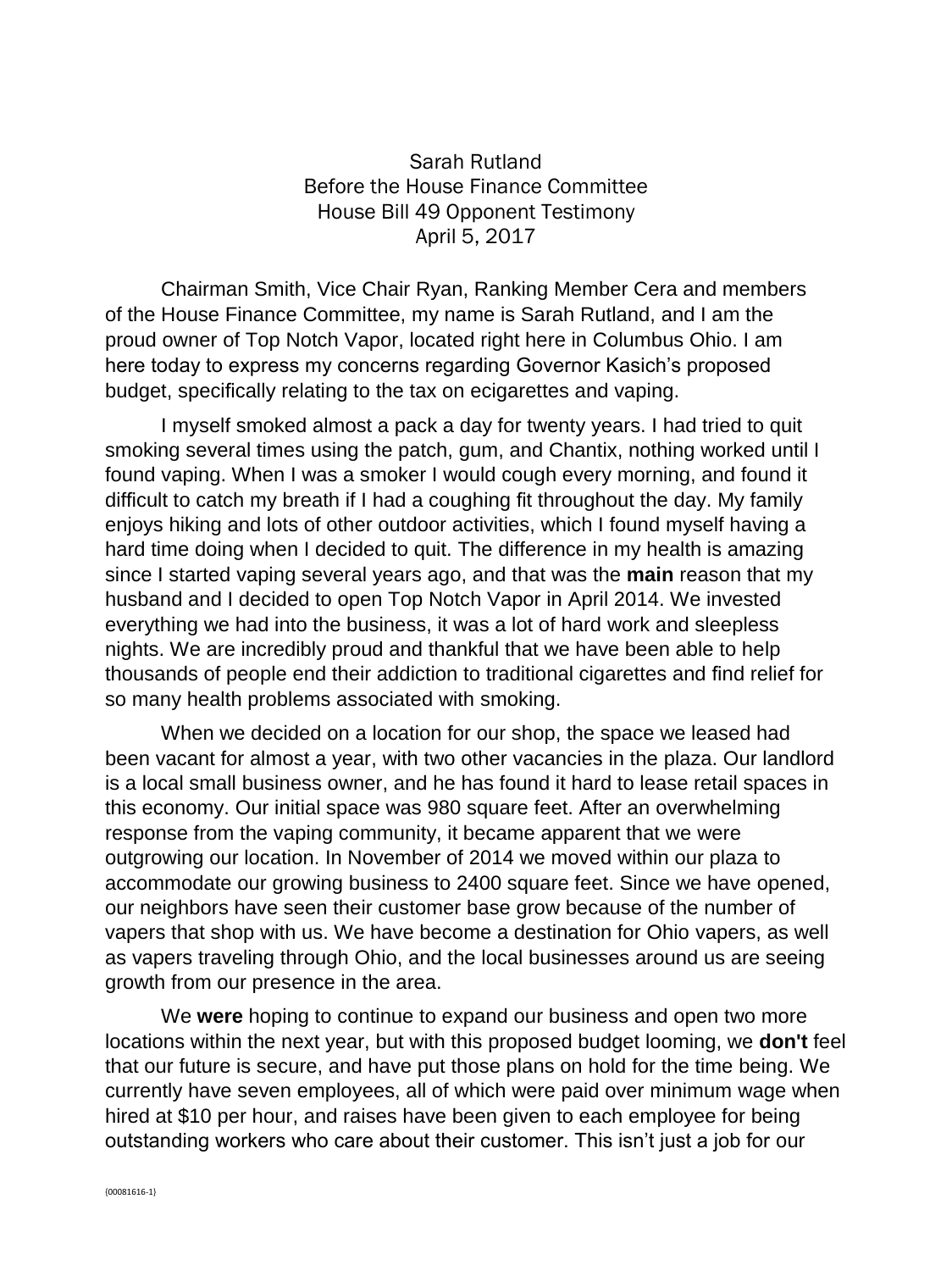employees, they are as passionate as I am about helping people quit smoking. Every person is different, at our shop, we sit down with our customers and find out what device, flavor, and nicotine level would work best for them. We hear their stories about health issues from cigarettes, or a family member dying from smoking, and eventually, we get to hear about how their health has improved. If we were to expand, we would employ at least 20 more people.

There are about 65 vapor shops located **just** in Central Ohio alone, and they employ an estimated 325 people collectively. There are over 725 vapor specific businesses located in our state, that employ an estimated 3,200 Ohioans, that cater to the estimated 250,000 vapers in our state. If this budget were to pass, the amount of jobs lost in the **entire** state would be **huge**, and small business opened by families like mine would be forced to close their doors, and potentially lose everything. This would effectively **kill** one of the **fastest** growing markets for local small business owners in our state.

If this tax were to pass on vapor products it would have irreparable consequences within our State. In Pennsylvania nearly 1/3 of their vapor businesses have closed their doors due to an outrageous tax on vapor products, and thousands of those customers have flocked to Ohio businesses that border their state. The proposed tax on vapor products is **so** astronomical that our consumers will undoubtedly turn to one of the **thousands** of online retail vendors to purchase vaping products, or they would travel to one of the neighboring states (which do not have higher taxes on electronic cigarettes) to purchase these products. Another alternative for enterprising vapers is to mix their own eliquid. There are only four ingredients in eliquid, vegetable glycerin, propylene glycol, food grade flavorings, and nicotine. If this tax were to pass a massive black market would emerge and there would be no guarantee of the quality, childproof caps, and standards for manufacturing for those unregulated products. The State would miss out on potentially millions of dollars of sales tax revenue annually. Unlike a pack of cigarettes, vapers require: batteries, chargers, charging cables, coils, wicking material, wire, tanks, juice, devices, mods, and **numerous** other accessories. All of these products are collecting sales tax that would have **never** been purchased in this volume in the past. If we are forced out of business because of this tax increase, we will obviously no longer be able to collect and pay sales tax on these many products. Currently my one shop alone pays an average of \$7000 per month in sales tax.

Something that I find very interesting about this industry is the amount of respect that we have for our competitors. We all **believe** in what we do, and we all know that we are helping people find the alternative to cigarettes that have made our lives better and improved our health. Not many other businesses have this